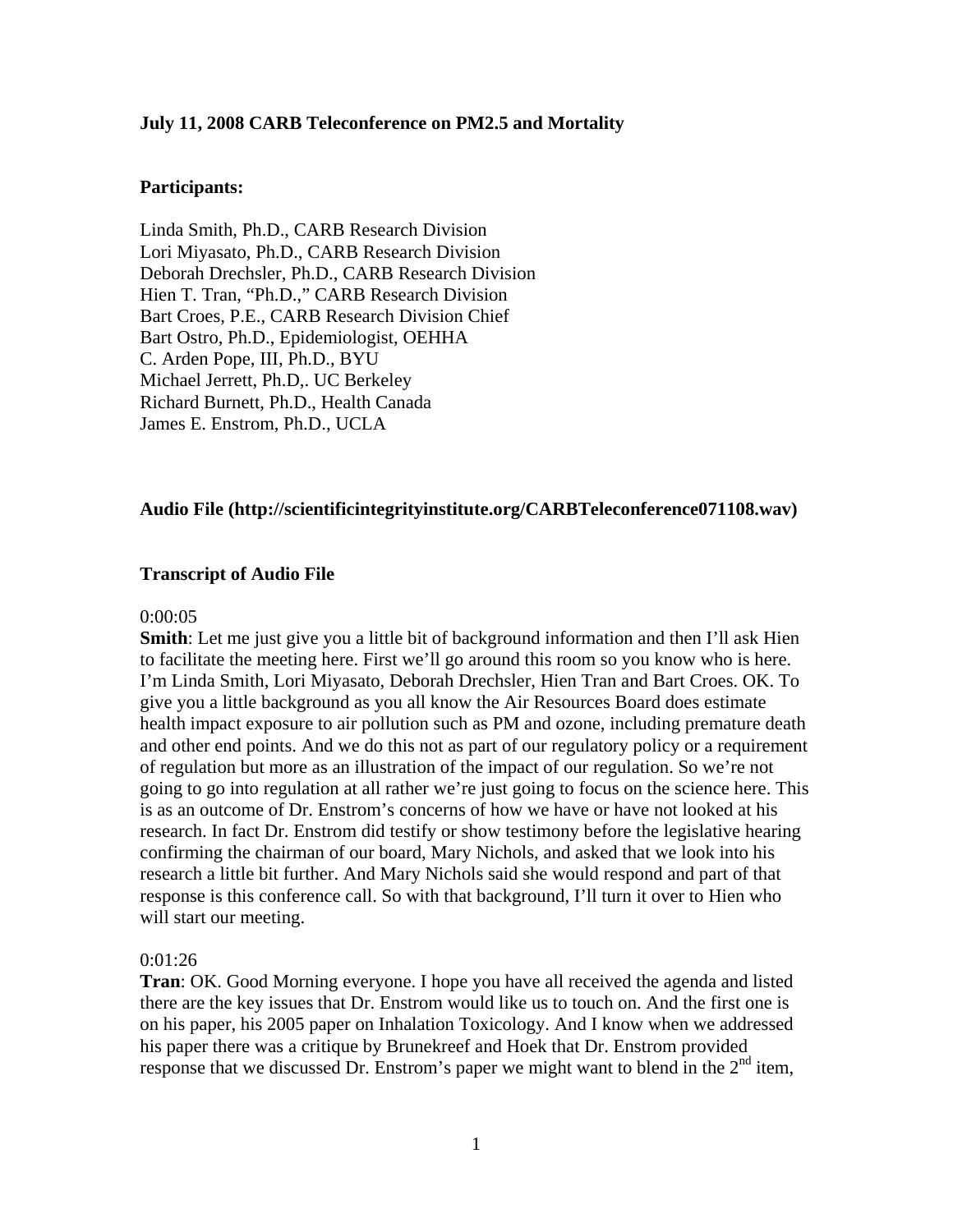which is his response as well. So with that let me begin with Dr. Enstrom. Do you want to touch on the key issues you want to bring to our attention?

#### 0:02:13

**Enstrom**: Yes. Thank you very much. I appreciate your putting together this teleconference. And since I've never actually met any of you personally I'd just like to state a few things about my background to give you a little more information. I'm a native Californian I was born in Alhambra, which is just east of downtown Los Angeles. And for the first 11 years of my life I lived in Rosemead which is just east of Alhambra. And so the reason I'm mentioning that is I've been familiar with smog and air pollution issues in California going back to the 1940s. And the reason that the epidemiologic research has come up is because for the last 35 years I've been at UCLA conducting epidemiologic research and during the last six years I've been involved with air pollution epidemiology using a database that I acquired from the American Cancer Society, known as the Cancer Prevention Study I. I acquired that database in 1991 because my dealings with the American Cancer Society go all the way back to 1973 when I started my epidemiologic career and they played a major role in not only initiating my career but funding the first part of my career. And the reason that I'm involved in this call now and that I testified before the Senate Rules Committee is because I've been disturbed with the way the Air Resources Board has dealt with my paper that I published in 2005. And if this was just an academic exercise I wouldn't particularly consider it that important, but the regulations dealing with diesel particulate matter have become an extremely important issue in the state of California in terms of the economy and there have been estimates made that the regulations that could result from these deliberations that are involved in your staff reports could range up into the billions of dollars. So we're talking about a real economic problem here in addition to an epidemiologic issue. And so with regard to my 2005 paper, I felt, based on the treatment that it's received in 2006 when you did an earlier version of this May  $22<sup>nd</sup>$  report that either there is a misunderstanding of what my paper does or there is a lack of what I consider fair consideration of my paper. It seems like it should be given the same kind of consideration as other major papers. For instance if you go back to when it came out in late 2005, it's really never in my mind or from all the records I can find, it's never even been presented to the Air Resources Board in terms of notifying them that it exists. And I've gone through the various slide presentations that are given to the board and then it was, in my mind, mischaracterized in the 2006 Appendix A, as it's known as. And then it was not included in the deliberations that went on for what resulted in the ballot initiative known as Proposition 1B. And then after Proposition 1B was passed, this proposal to spend \$1 billion reducing diesel emissions in California has sort of preceded on without any consideration of my paper or other evidence in California that's specifically related to the issue of diesel particulate matter. So I became concerned enough to submit comments on April 22 regarding one of the deliberations at the April meeting of the board dealing with the goods movement emission reduction plan. But I have never received a complete response to those comments. I did talk to Dr. Smith and she was as helpful as she could be but the number of the people that could have responded have not really done so. And then I was surprised in the May  $22<sup>nd</sup>$  report to the board there was really no mention of my paper at all and no mention of my April comments. So my feeling is that there has to be a better means of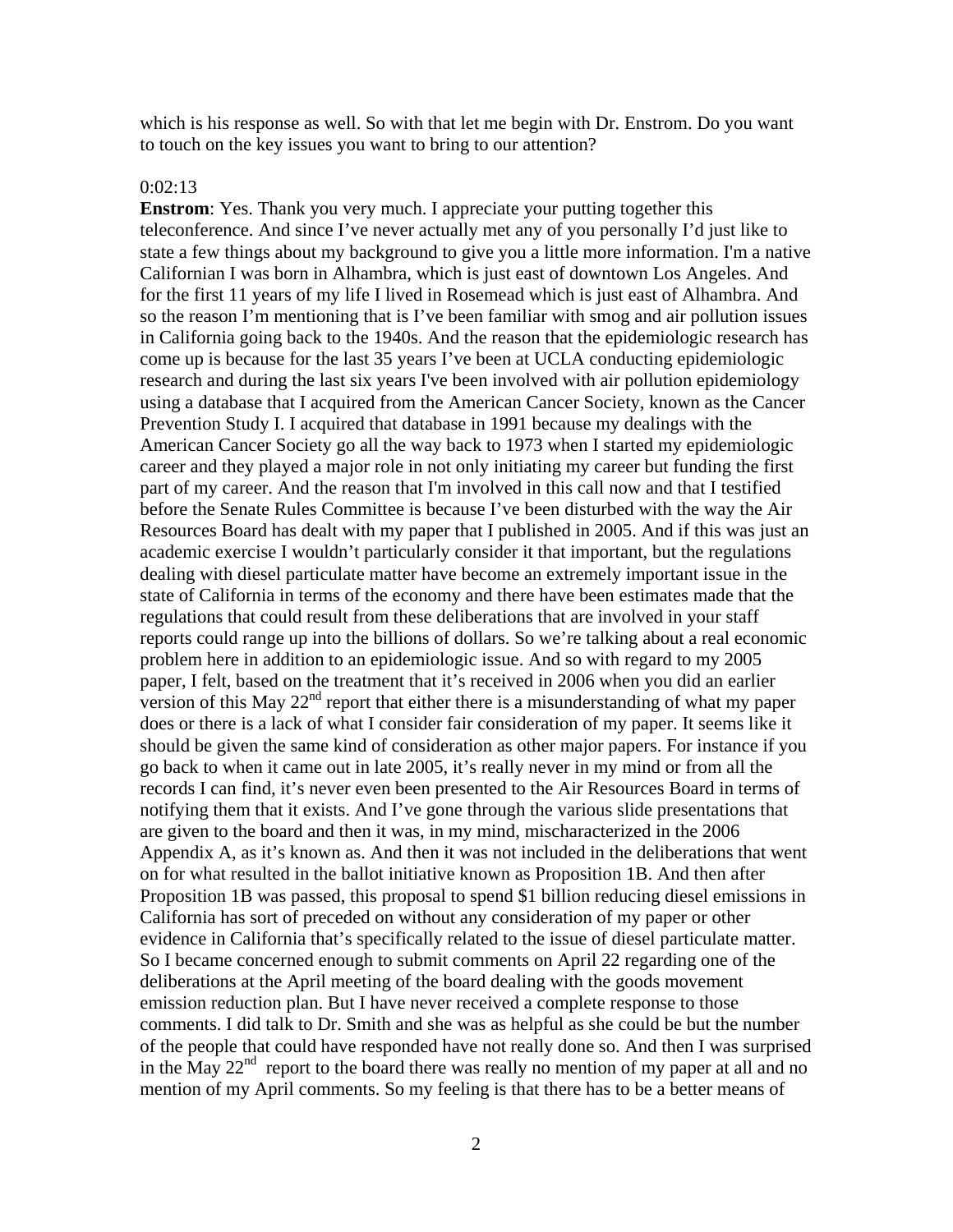considering all the evidence and as part of my comments that I submitted in April, I pointed out something that was in my response to Brunekreef and that is that the reanalysis report that was done in 2000 by the Health Effects Institute shows a map suggesting that there is tremendous geographic variation of fine particulates and mortality across the United States. And that map indicates findings similar to my paper that is the relationship is very weak in California and is concentrated in the eastern part of the United States, particularly around Appalachia. So I would like some of this addressed in a better way and I'd like ideally if some of the staff people that were involved in preparing the 2006 and most recent May 22<sup>nd</sup> reports could possibly explain to me why they have chosen to characterize my study in the way they've characterized it. That would be helpful to me.

### 0:09:05

**Tran**: Dr. Enstrom thank you for the introduction. I've mentioned in the staff report dated May 2008 we chose to rely on the U.S. EPA expert elicitation results and the experts were given all the relevant literature. They were free to choose from all of the published literature and came up with the uncertainty behind the relationship relating PM2.5 exposure and premature death. So at this point I'd like to turn the discussion to your peers who have reviewed your paper to address the strength and weaknesses and there by justifying how it was used in that report. So should I begin with Dr. Pope?

### 0:10:03

**Pope**: Yea, well, I have been sitting here, sort of putting down sort of thinking about what Jim had said with regards to this. You know I have a number of thoughts and I don't know that I have them carefully organized yet. But first off with regards to your specific question and expert elicitation, there is no, it's not confidential information. Everybody knows that I was one of those experts that were solicited to be involved in that as was Bart and so he can speak as well. You know two of the things we were asked to do: 1) was to basically come up with a point estimate of the effects of particulate pollution on mortality and 2) to come up with some sort of level of uncertainty. And in the end we really came up with these distributions. But in essence what we're talking about is, you know, what do we think is the most likely effect estimate and what is the uncertainty. And for me, I look at the literature and you kind of have some extremes. You have the Women's Health Initiative with sort of what I consider to be unrealistic, probably way too high estimates, not because the study wasn't done well, these were superb researchers that did a great job, but there is a lot of stochastic variability that goes on here. And they got a very high estimate. Then you have the Six Cities Study which is a fairly high estimate but substantially lower sort of more into the norm. You have the ACS, and we better be careful here because, you know, the CPS II analysis, but you know my original work in the mid 90's and then the reanalysis by the, Krewski and Burnett and that other group, and Rick is on the phone he can talk about that more. And then of course some reanalysis and extended analysis we have done with it. Then there is a couple of papers on the low end, this Enstrom paper from California and Fred Lipfert's paper, you know, they kind of give us the low end estimates. And so, if I look at it I estimate, you know I think of this Enstrom paper as a very valid paper. One that should be looked at and it influences how much uncertainty we have to place with regards to our estimates and I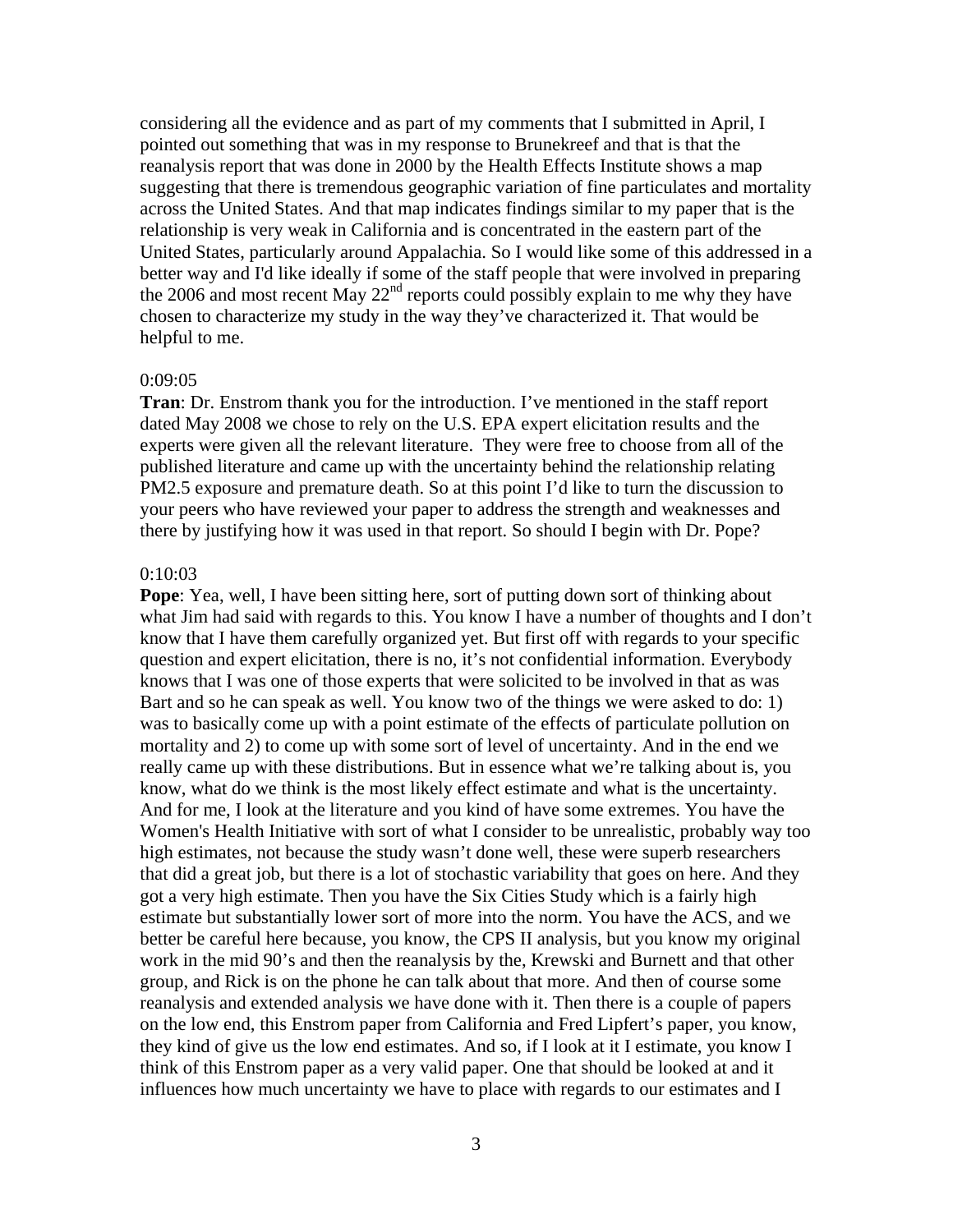was one of the experts, as part of the expert elicitation that didn't think that there was, you know I did think that there was a non zero possibility of there being no effects of air pollution and largely it's Enstrom's paper that influenced my view on that. I still think it's small. I think that the likelihood of there being a significant health effect from air pollution, even mortality effect, is extremely high well over 90-95%. But the Enstrom paper and the one Fred Lipfert paper kind of make you wonder. So in the end the way I look at the Enstrom paper is it has it's warts like all of these studies do. It comes in at sort of the low end. It does see in the early part of the follow up period it sees an effect comparable to what we saw in the ACS analysis. The Woman's Health Initiative gives effects that are larger than what I think are reasonable. And I think they sort of are the two lower and upper bounds of what the reasonable effects estimate should be. And relying on that expert elicitation is probably as reasonable approach as I know and it comes in with an effect estimate higher than what the Enstrom paper gives, lower than what the Women's Health Initiative gives, and even lower than what the Harvard Six Cities Study gives, but you know that's the way it turned out. So I thought it was a fairly reasonable exercise and I don't fault Dr. Enstrom for weighting his particular paper more. I will point out that of the two probably most important papers focused in California we have the Jerrett et al paper and, Michael is here he can talk more about it. It gets effect estimates higher than is being used in this analysis. Its effect estimate is more in the range of the Six Cities Study. And then the second paper is this Enstrom paper which gives effect estimates lower than what's being used and then of course a large multi city, U.S. study, gets effect estimates sort of similar to what is being used here. And, I don't know, when I look at this whole exercise I think it's been done reasonably well. Now that shouldn't surprise anyone, given that I was involved with it. So, I'll quit rambling and there is where I'm at.

#### $0:15:47$

**Tran**: OK. Thank you Dr. Pope. Let me ask Dr. Ostro to follow up with additional thoughts on the overall expert elicitation effort as well as Dr. Enstrom's paper.

### 0:16:03

**Ostro**: I would have to say that Arden as usual has summarized the issues very well and I think what he said pretty much covers my own feelings, that we decided to use the expert elicitation and judgments of the number of experts involved in that study rather than doing our own expert elicitation of the whole thing. And speaking as one of the experts, I also took in all the studies that were available and clearly they influenced the ranges of uncertainty that I projected during the exercise. So I think all of the papers played some role. Like Arden, I also would not say it's 100% certain, so I leave a little room for a no effect estimate. And, you know, given the variation of the studies, again I think our estimates that we came up with with the ARB is fairly reasonable.

Now, in terms of the two things that were stated by Dr. Enstrom I just wanted to address and then I'll turn it over to some of the people doing the analysis on the ACS studies. First, this paper specifically relates to diesel PM and it clearly doesn't, it's PM2.5 measured from the IP network in 79-83. And it's probably catching some secondary particles from, that started from diesel, but it's clearly missing all the primary particles that are closer to road ways because of the monitors were sited such that they wouldn't be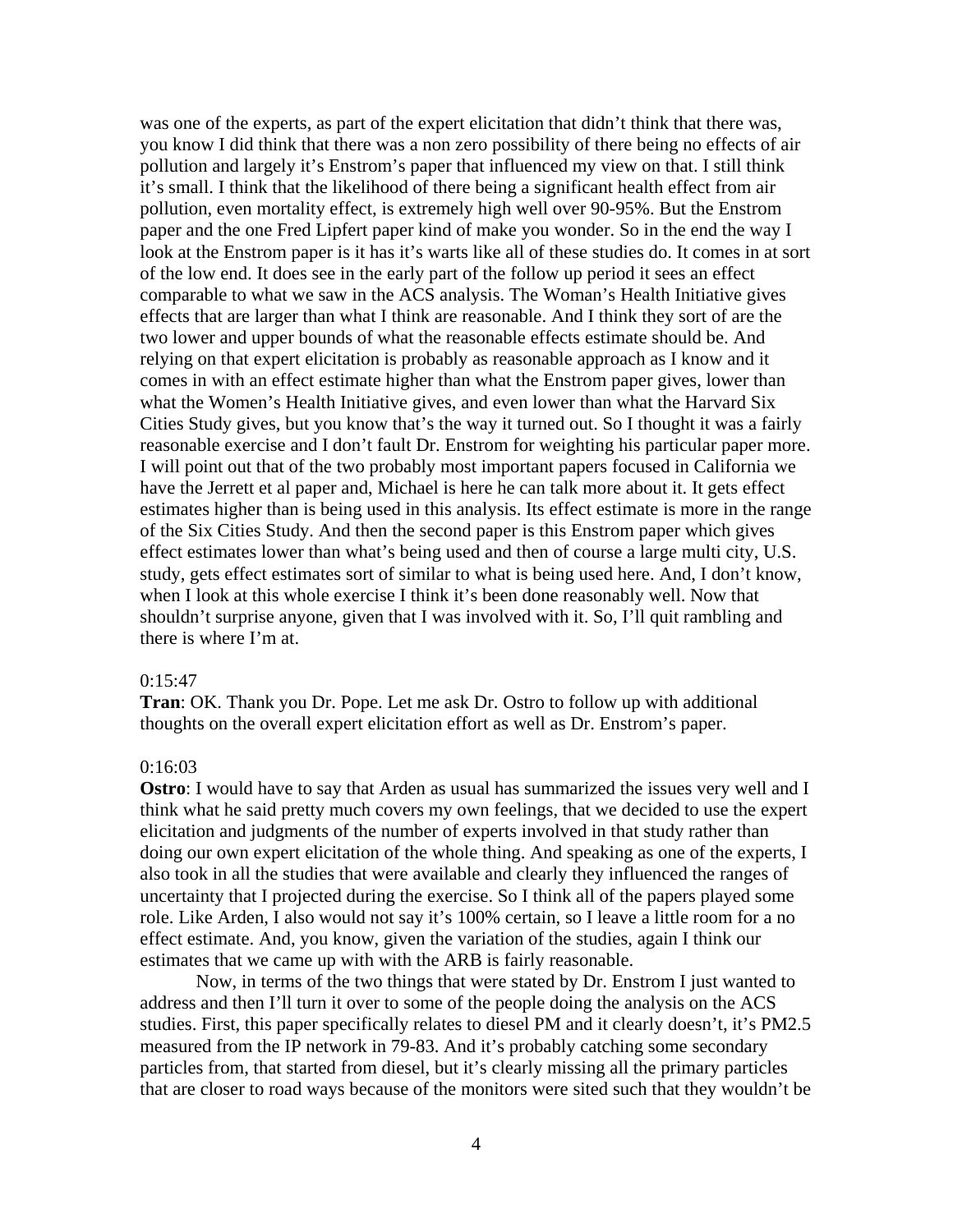effected by local sources. So it may or may not be specifically relating to diesel PM. And a second issue is that even if one doesn't get into the long term exposure studies there's many studies out there now, both in terms of toxicologic human critical studies as well as epidemiologic studies that clearly show very serious effects from diesel particles. I'm not just talking about cancer effects but cardiovascular effects as well. So clearly to have a zero estimate wouldn't make sense given some of these time series studies and some of these clinical studies and some of the animal studies as well with the very serious effect. And if anything, we might postulate that the effects of diesel might be even stronger than a generic PM2.5 effects that has been shown from all of these studies. The relevant issue is, you know, that the pollution effect is safe small relative to all the things that are causing cardiovascular mortality that I'm always surprised that you find anything in these studies. The fact that some of these studies have come out and shown effects is pretty compelling.

The only other thing I want to say at this point is, in looking at the study itself, the thing that struck me as really important was the age of the cohort. And one thing I tried to do is get a comparison of the group. In 1982-83, when the IP network was used and, as Arden indicated, when one looks at the cohort during that period, the risk estimate is almost identical,1.06 to the original Pope et al study. So the age of ACS II, if I'm not mistaken, you guys can correct me on this, my understanding was in 1982 the age was around 57, the average age. Where in the cohort that Dr. Enstrom used the average age is 74 at that period. So there is a cohort effect that occurs and as you're following this cohort into their late 80's to 90's there are all sorts of other effects that begin to take hold some are pretty obvious and some are pretty subtle. And I know Rick Burnett has looked at this issue and cohort and probably be better to talk about it but I was very concerned about the effects of looking at a very much older cohort. Not only in terms of controlling co-variants but also survivor effects and many other things as well. So those are some of things that went into my thinking in terms of usefulness of the study in California. So I'll stop here and listen to some other comments as well.

### 0:21:03

**Tran**: OK. Thank you Dr. Ostro. I will now ask Dr. Burnett to expand on your comments and perhaps touch on this survival effect that you just mentioned.

#### 0:21:15

**Burnett**: I don't know what all the fuss is here because I'm looking at Dr. Enstrom's response paper, Table B, adjusted 1973-1982 follow up that 10 year period. That's 1.016 relative risk highly significant which is about in the ball park that we find in the national ACS cancer prevention study II. So, and this is exactly what we see in the ACS, the national ACS study is that as the cohort ages two things are happening. One thing of course is that your proportional hazard assumption starts to break down. The mortality risk is dependant on the  $7<sup>th</sup>$  power of age, so as you age your hazard, baseline hazard goes way up and the chances of air pollution having the same relative risk as somebody at 50 and 90 is, it just can't be. So what you're seeing is a diminishing of that relative risk over time because the proportional hazard assumption doesn't fit the entire age range. So the relative risk goes down as you follow the cohort. And the second, probably as important, thing is that all the action we see, or most of it in the ACS study is with cardiovascular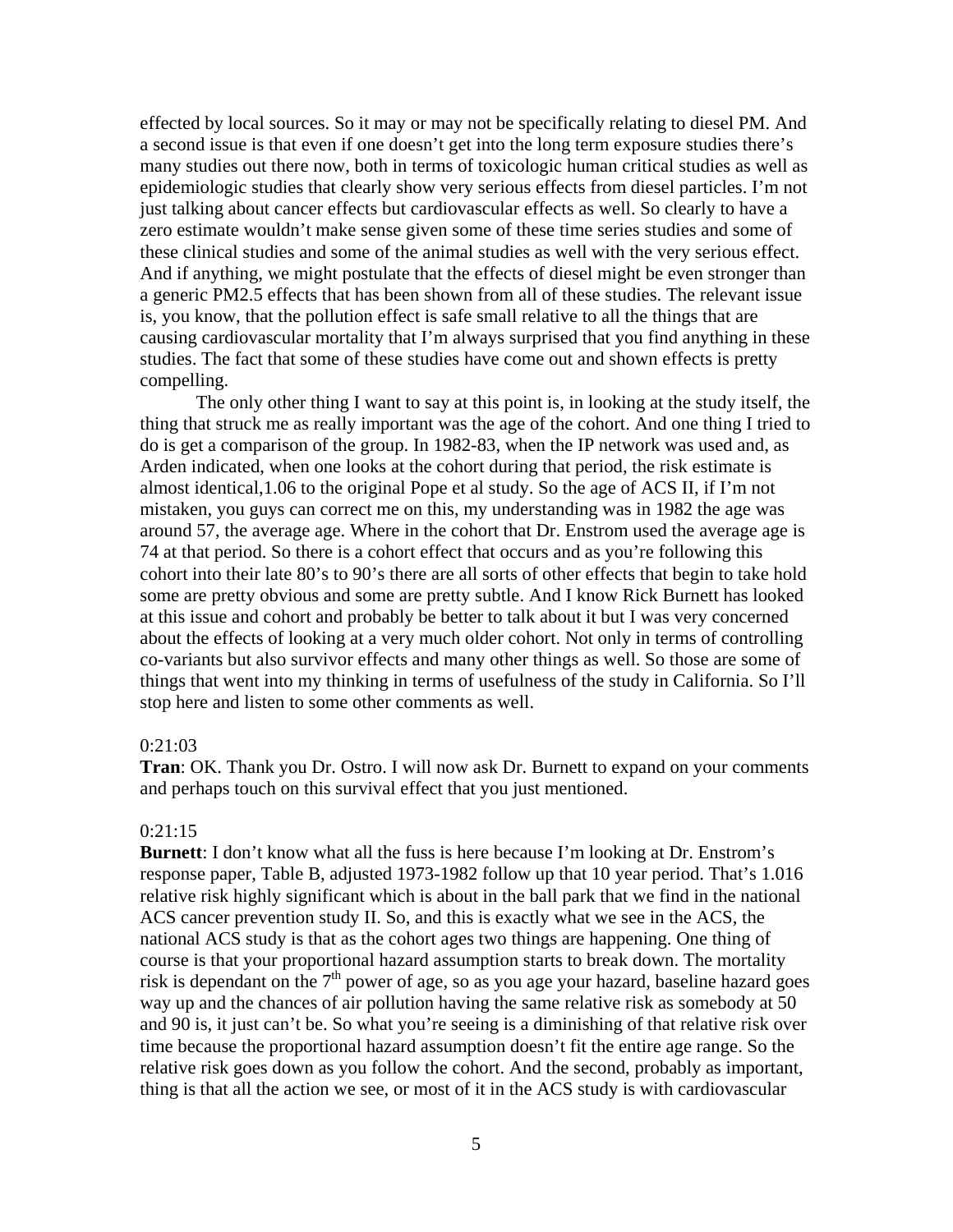death. Which in our study the average age at death, at cardiovascular death, is 67 years. For instance, respiratory death is at 78 years. So what's happening is when you follow all causes of death, you know all the association between PM and mortality is occurring in the cardiovascular years, which are younger. And so all the deaths in the 80's and 90's and so on are not contributing to the association between PM2.5 and mortality. So there you're getting a lowering of the risk and we see that same thing in the ACS. So, I really looked at Dr. Enstrom's study and I'm saying, as Arden pointed out, every study has strengths and most of these studies have a lot of weaknesses. And I don't think this one has any more weaknesses than any of the others, but we got this problem of following the cohort too long for all causes of death. And I think it would be fascinating to go back and do this analysis for cardiovascular death and see if we get a more stable risk estimate over age and over time in the study. But, I certainly, if I had to pick out one number out of that study that I had the most confidence in then the one I just quoted would be the one with the shorter follow up period. And I think that's perfectly consistent with any other results of our study and of other cohort studies. So I think that's the critical issue, is that following the cohort for maybe too long a period. And we had discussions with people at the American Cancer Society because we are continuing to follow the cohort and they have a lot of concerns about that saying, you know, "I think you're following them too long." So that's a major issue and to really look at the specific causes of death and not just the all causes of death.

### 0:24:49

**Tran**: Thank you Dr. Burnett. I would like now to ask Dr. Jerrett to chime in.

#### $0:24:59$

**Jerrett**: I've read the expert elicitation and seen what went into that and I've looked at all the other data that's available. I think that this study was taken into account in the expert elicitation from my reading of that document so I don't think that it was ignored in the analysis. I think that, when I looked at this, I mean it looks like a carefully conducted study that has risks and would consider fairly similar to ours. As Rick has pointed out, when you have the follow up in the earlier part of the period, there's also, you know in follow these cohorts too long, beyond the risk growing to the power of 7, it's also, the people that are left at a later period tend to be survivors. So if you survived to age 85 without chronic disease of cancer, heart disease, diabetes, there is a very good chance you're going to live even longer. So what concerns me when I see the really, what must have been an age level well into the 70's on average with the big proportion of the cohort well into their 80s, that many of these people maybe robust survivors. So I think that there is some literature on it, I have to go and look at the pages and certainly discuss with people like Ira Tager in following up cohorts. There is a survivor effect. I would be concerned that the people that were seen at these longer follow up periods, the people that were pegged for lifestyle or reasons that they didn't have early life exposures in these places, all of those reasons could be getting to a survivor effect that diminishes the importance of many other risk factors. These people are part of the population that inherently are probably going to live longer regardless of the risk that they're facing. So when I look at the air pollution literature in total, I start to think that there are very subtle sensitivities there and subgroups that we don't understand very well yet. I was just at a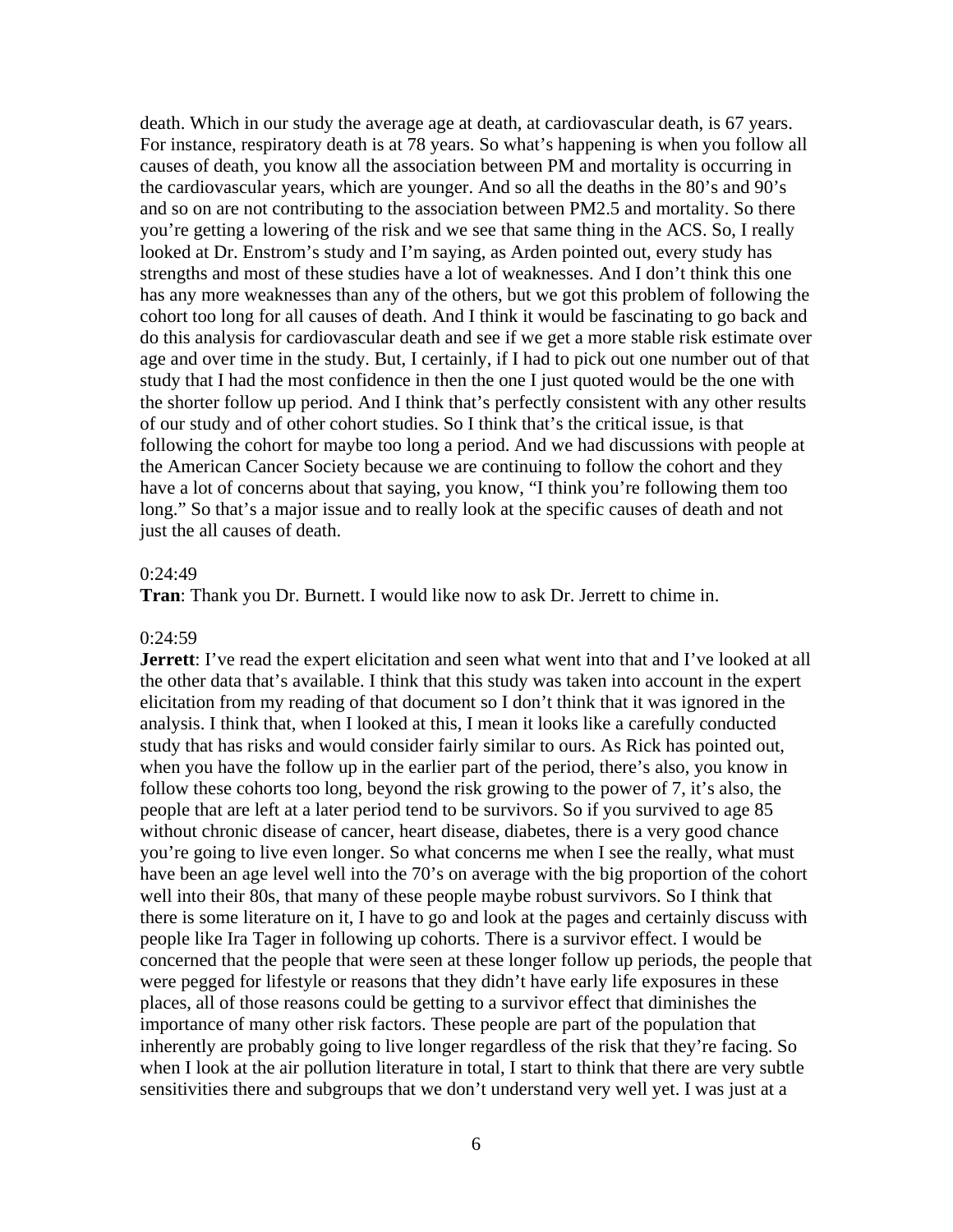workshop all day yesterday with John Froines at the Particle Center on all the mechanistic and chemistry behind and the genetics behind air pollution and health effects. While there have been incredible advances within the last 5 years I think that we're really just starting to scratch the surface on who is susceptible to air pollution. So it's entirely possible that, in these early periods, people that say don't have the GSTM 1 onogene or the ones that are dying earlier and what you're left with are robot survivors where numerous studies of respiratory disease or anyway you could show the risk are half that of the normal population. A pretty big piece of the gene pool is about 50% of the population. So I think when I look at this that would be one of my main concerns, but I don't think that it should be down weighted in any analysis. I think that there are certainly studies that we have coming out, there is one in NY city where we attempted to replicate the Los Angeles study and we don't find effects that are very large compared to Los Angeles except in ischaemic heart disease. And New York City has a very different dynamic that the population is living in the most fluid area in the central part are also some of the most healthiest people in the United States, probably in the world, which are people in Manhattan. But you know we're reporting that, it will be published very soon that'll go into the risk estimate. People will consider that. I think, looking at that study in comparison to Dr. Enstrom's we don't find any elevated risk of all caused mortality but we find a risk of ischaemic heart disease there which again we're going back to the biological and toxicological evidence I think its got its strongest plausibility being related to air pollution health effects. Minor risks, it's almost the same as what it is in Los Angeles maybe a little bit bigger. So I echo Rick Burnett, again that probably it would be very interesting to see what that earlier period of the cohort where the survivor effect is probably not as big an issue whether or not cardiovascular and ischaemic heart disease are influenced by air pollution and what the risks are compared to other studies. You know looking at this paper too, the other concern that I had is that, if I read it correctly, there are 11 counties with pollution. One of them is almost certainly going to be Los Angeles and if we compare pollution levels in Los Angeles to, you know, across the Los Angeles basin and now (30:50) with seven different exposure models and the raw data itself show that the exposure contrast in that area is greater than what you see across the continental U.S.A. measuring at central site. So that in particular probably has, you know, if this cohort is in relation to population, I didn't have an opportunity to go through how much of the cohort comes out of Los Angeles county but it's probably a big proportion if it's anything relative to the total population of the state it's at least ½ to 2/3 probably. And for that  $\frac{1}{2}$  to 2/3 you probably have a lot of exposure measurement error within the region so you have levels that drop down to below the national average and to get into coastal and northern coastal parts of Los Angeles and then as you go inland you have levels that are the highest in the continental U.S. So having a very small number of exposure contrast with only 11 and having one of those areas probably dominate the cohort with a lot of exposure measurement error. That too could be an issue in terms of pushing risks toward the null. So I think Arden said it best that all these studies have warts and you know I could go through all the warts on my study and on any of the other studies that have been published and I think it's really the total evidence that we have to look at. When we look at the evidence here and I think it's sort of, for me it's remarkable how close the risk estimates are in the study by Dr. Enstrom when it's fully adjusted and when it's in that earlier period of the follow up. I mean it's virtually identical to what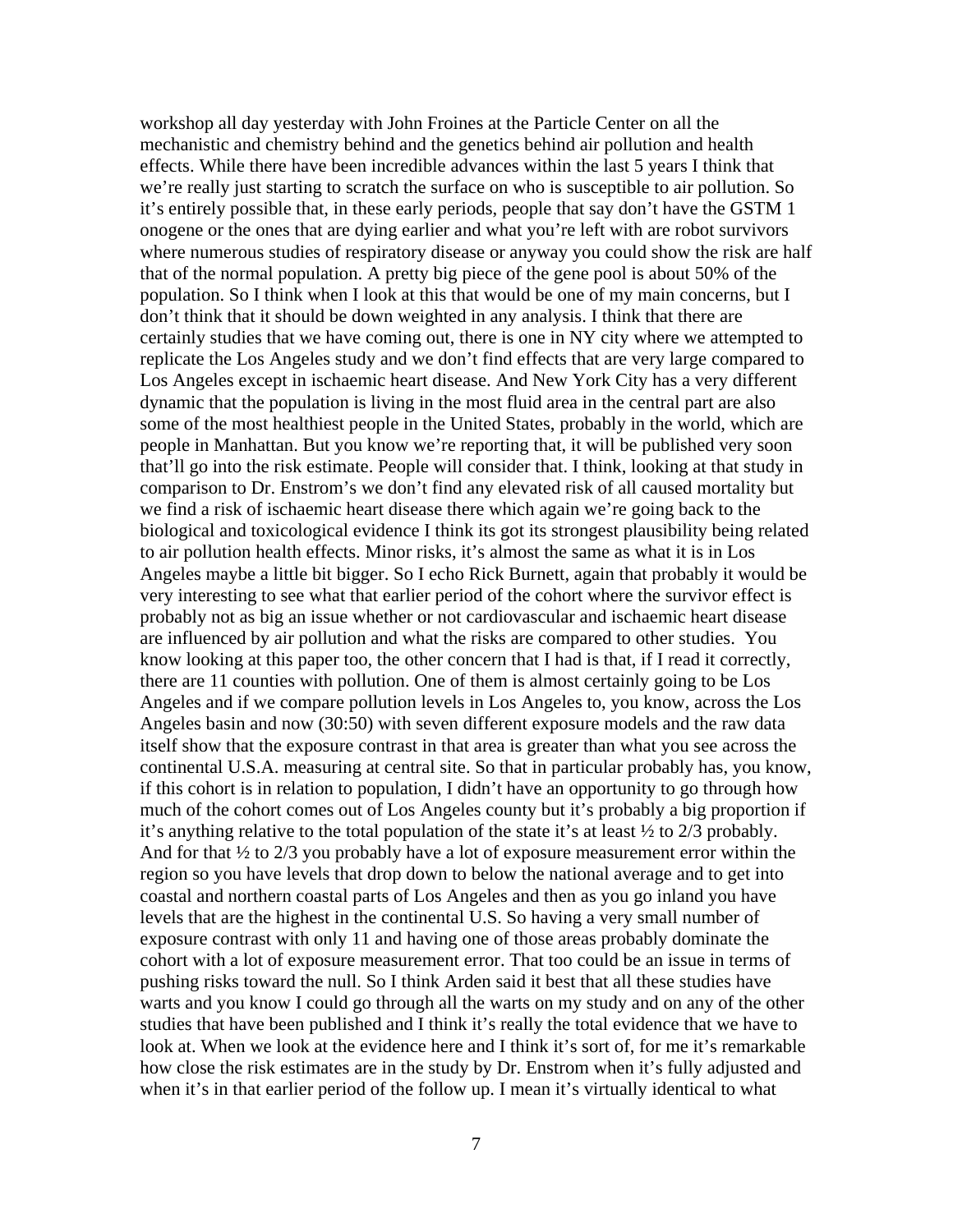Arden reported across the entire cohort with a younger group. So I think looking at that, looking at what we know coming out of the various acute studies the studies that were done in other countries like Canada and the Netherlands and Norway. I think it is, you know the expert elicitation did a reasonable job in taking that data and its totality into account. So I think it has been taken seriously, well certainly I have anyway. It wasn't available for citation when I published my paper, but it will certainly be cited in future work. And I think that the expert elicitation, two people on the panel have taken this into account. So I'm not sure, you know I haven't had an opportunity to go through page by page of the new CARB report, but if there is something in there that somehow discounts it or says that it wasn't included I think that probably should be changed because it does sound like it was included. And it sounds like looking at the risk there and the most reliable ones that are available they are very similar to what we see in the other literature or at least on the low end of the other literature which would be Arden's paper and perhaps a few others. You know I hope that Dr. Enstrom doesn't see that as a criticism. I think that it's terrific to have more people engaged in this field. We need to have as much evidence as we can from as many different angles as possible because the cost of remediation are getting high for society and the stakes are high too because there are large numbers of people exposed. So those would be my summary comments after a long day at UCLA where I got up at 3 in the morning and got home last night at 11 so I hope that wasn't too incoherent, but that's my summary from reading the paper.

### $0:35:13$

**Tran**: Thank you Dr. Jerrett for that coherent summary. At this point before we move on to the next item on the agenda I'd like to ask Dr. Enstrom if you have any questions to clarify the issue on the comments you've heard.

### 0:35:25

**Enstrom**: Yes, yes I do. And I think this goes to the last part of what I was proposing be looked at. And that is that no one mentioned the Reanalysis Report in 2000. My point is that there's a geographic variation in what I would pose particularly to Dr. Burnett is: has there ever been a specific analysis where you limit the subjects to California only either in the Reanalysis Report of 2000 or in the Pope 2002 paper of which you are a co-author on both of those investigations. Has there ever been a limitation to the California subjects only to elicit a relative risk within California?

### 0:36:27

**Burnett**: Well, we haven't done that specifically for California but I think Mike…

# 0:36:34

**Jerrett**: Yeah, we did though. I think we did, but...

### 0:36:37

**Burnett**: Well I don't remember if we did California. We did break it down….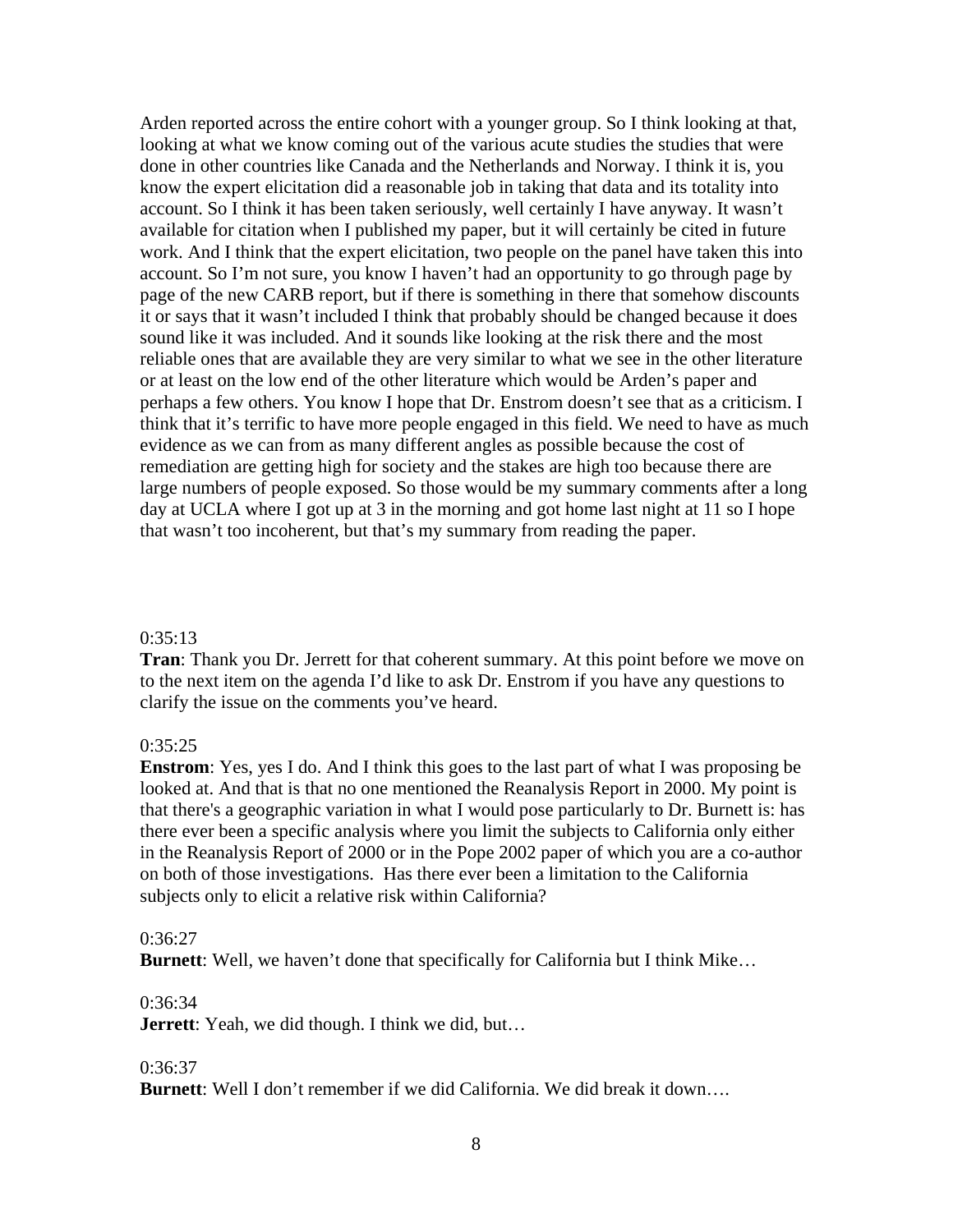## 0:36:41

**Jerrett**: We have an ongoing grant with the Air Resources Board. That just started a year ago so we're still very much in the preliminary stages and analysis.

# 0:36:50

**Burnett**: But we are doing a detailed analysis now of the roughly 95,000 California residents of the ACS II study.

## $0:37:02$

**Jerrett**: I think when we used metropolitan areas in California, there are really only 6 in our database.

## 0:37:09

**Enstrom**: OK, but please explain the map that I pointed out before that shows there really is no excess, the way I read the map, there is no excess mortality due to fine particulates in California based on that map.

# 0:37:25

**Burnett**: Well there are 2 issues here. 1) that map was based on the early part of the follow up from 82 to 89.

## 0:37:35

**Enstrom**: Yes, which addresses your concerns about my follow up being too long.

# 0:37:40

**Burnett**: No but, but the map, the way I read the map, well in fact I know exactly what the data is saying, is the residents of L.A. had moderate survival after adjusting for all the smoking and everything and they had moderate PM2.5. So they were actually right on the dose-response line. Now what has actually happened is that the picture, which we have never published, but the map, the survival map of the U.S. has changed quite a bit in the 90's. And the other parts of the country have caught up to the rust belt and in particular into L.A., so the subjects in L.A. which had moderate survival compared to the rest of the cohort in the 80's have now accelerated their mortality compared to the rest of the cohort and they've also had a little higher pollution too. So now you're seeing, when you look at a longer follow up for cardiovascular outcomes, in particular, the L.A. residents are not doing so well. So things have changed, but certainly in that early part of the follow up, L.A. was right on the dose-response curve. You know, it was fairly consistent with…well I wouldn't characterize as low mortality they certainly had more average mortality and more average pollution. And they weren't extreme they weren't like, for their amount of pollution they had way higher mortality rate, they were consistent with the rest of the country.

### 0:39:26

**Enstrom**: Well, it's a little hard to translate that map into relative risk, but I would like, as I proposed in the second part of my agenda, which is page 2, to have analysis done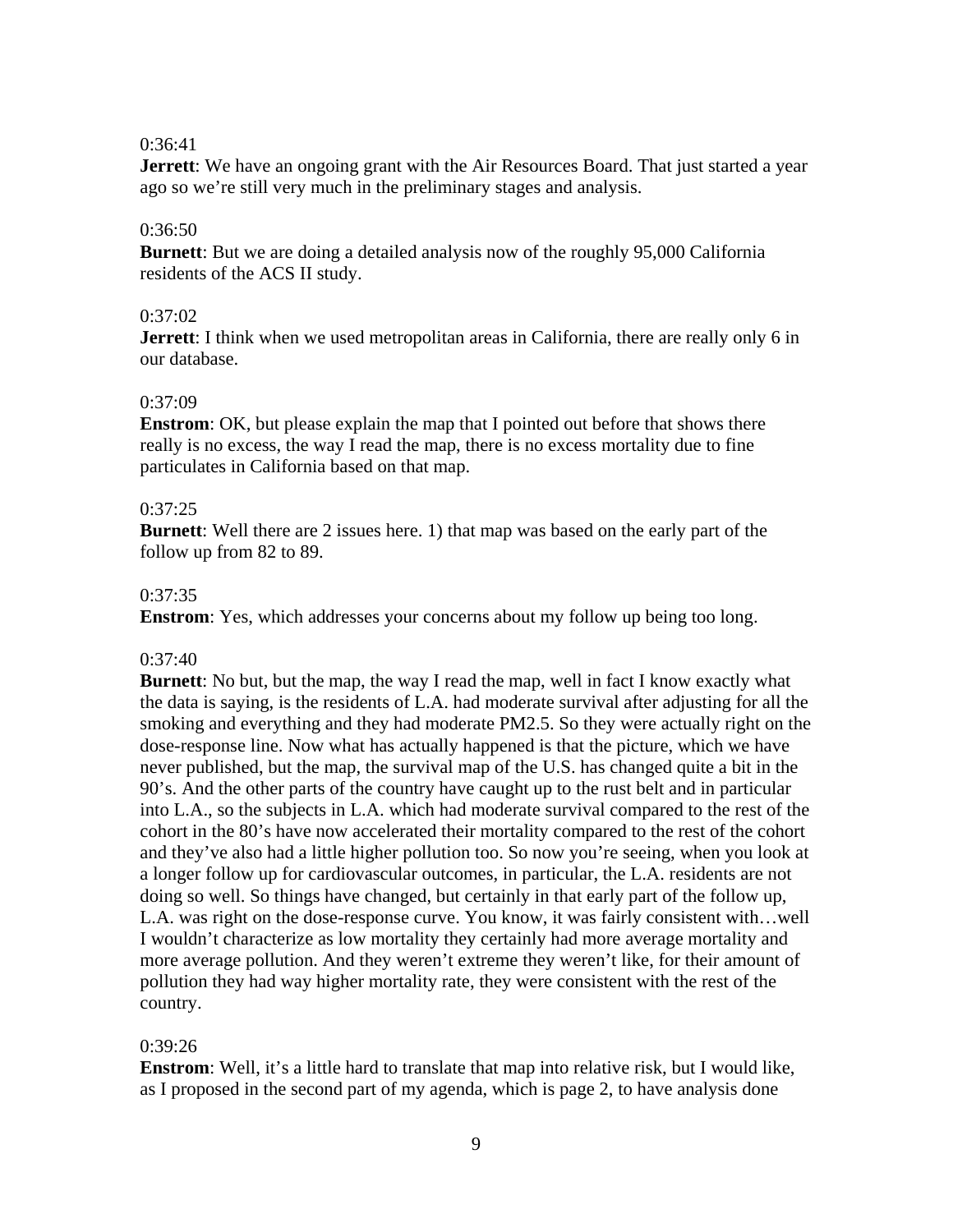based, in other words take the Pope 2002 study and just break it down for California residents only and also break it into the follow-up period of the 80s and 90s. Is that possible for you to do?

## $0:39:58$

**Burnett**: Well we, like I said, like Mike Jerrett said, we are doing a major analysis of the ACS cohort, the 95,000 subjects in California now, we're in the middle of that project. Where we're looking at detailed, several detailed complex exposure models for PM with those subjects. So, we are doing a major piece of work on that right now.

## 0:40:28

**Enstrom**: Is it possible to do it the way that I framed it? In other words, for the 11 counties, and I got this day directly from the Hinton reports that the EPA published back in the 80s, to do it the way it was originally published in the Pope 2002 but breaking it down for the county's, the same counties that I used in my paper. There are 11 California counties that have PM 2.5 data in that 1979-83 period. Is it possible to do that?

## 0:41:09

**Burnett**: Well, I guess I don't know.

# 0:41:14

**Jerrett**: It's not on our agenda at this point.

# $0:41:17$

**Burnett**: No, I think we're trying to do a much better job of exposure assessment.

# 0:41:23

**Pope**: Arden here. I think to make a point on that, of course it's possible to do that, but what we think is going on is we're very much aware now that aggregating pollution and risks across the metro areas, while it was informative and directed and we do see effects, we're now fairly convinced that that is not exactly the best way to do it. And it turns out that in the United States the greater L.A. area, because of the better monitoring network they have and because of the data that's available, Mike and his colleagues have done a nice job of saying "alright let's focus on an area where there's a lot of variability and exposure across the metro area and see if the effects go away or see if they get bigger." Well in fact, they got bigger in L.A. and smaller in New York. Is that correct Michael? And so we don't know exactly what's happening but we do know now, we're less interested in just using sort of aggregations across the areas. A better exposure assessment then that.

# 0:42:48

**Enstrom**: Ok, so let me simplify this. Most of what is in this May 22 report relies heavily on your 2002 paper which is, I guess, considered the gold standard. What I'm asking is a very simple…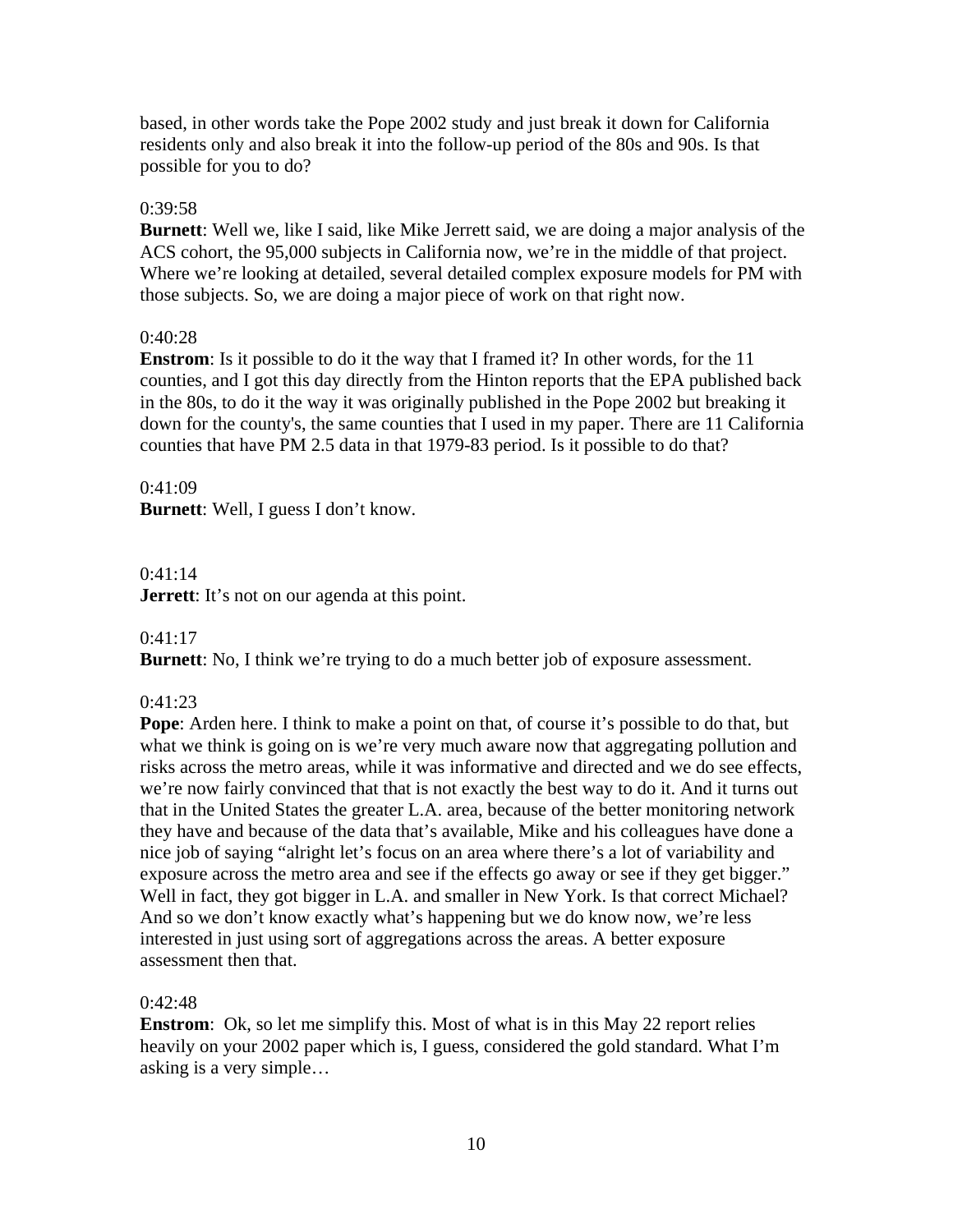### 0:43:06

**Pope**: Incidentally, I don't think so anymore. I think it's considered by most that read this literature carefully as the bias as being toward the null. I mean, I think this is true as well, I think that given the way that that study was designed, it is unable to see the effects when you have better spatial resolution with regards to exposure and in fact even the expert elicitation folks, most of them argue that the Pope 2002 paper probably underestimates the effects.

#### 0:43:45

**Enstrom**: But it's given the highest rating in the May  $22<sup>nd</sup>$  draft report. So as of the time that draft report was done it's rated the highest, at least my reading of that.

### 0:43:57

**Pope**: You notice, almost all of them, not all of them, but many of the experts actually have their point estimates at something higher than the ACS study. So the idea generally is that, yea it's a good study and it's informative but the biases in it, the dominant biases in that study probably cause us to underestimate the effect estimates versus overestimate them. My concern would be we're only taking 70,000 subjects and having very crude, of course the IPN network data, and I've looked at every single piece of that data, believe me, I think is very sparse. In fact in places like Fresno, we only had two observations, two 24 hour period observations. And we've thrown out Fresno in all of our subsequent analysis because of that. So to go down to a small number of subjects and I know that 80,000 seems like a lot but doing this kind of work it isn't, and to use really I think, very sparse IPN network data at a more micro level because you have to remember that really the orders of magnitude different things that are being said here. One is: we know that the fine particulate pollution is generally higher in the east than the west and so that kind of grading that we have nationally, you know maybe it's partially acceptable to use relatively crude measures of exposure, like averaging all the ambient data and any MSA but once we get down to smaller geographic levels then, as Mike pointed out, we have huge variation in PM2.5 and we're making a much stronger statement. If I were just saying I think Steubenville has more pollution than L.A., you know more fine particle pollution then L.A. on average, and that's probably a fairly correct statement, but now if I go down to a smaller geographic level I'm then using very sparse and very limited data to make very complex estimates on exposure which can be totally wrong. And so that's why Mike is spending so much time and effort with the California analysis to come up with what we think are highly superior exposure estimates and that's where we see a comfort level of going down to this smaller geographic level is only if we have much better exposure data. And I don't think that we'd want to do it without….

### 0:46:37

**Jerrett**: If I could chime in, we spent a lot of time through the extension the Health Effects Institute gave us some further funding after the reanalysis to look at the extended spatial and temporal models and one of the outcomes of that study with all that new and very powerful random effects estimation software. So we can look at 2 or 3 different levels of influence, but the other thing that we can do is we can calibrate a properly specified time dependent covariate model that essentially looks at the risks over time,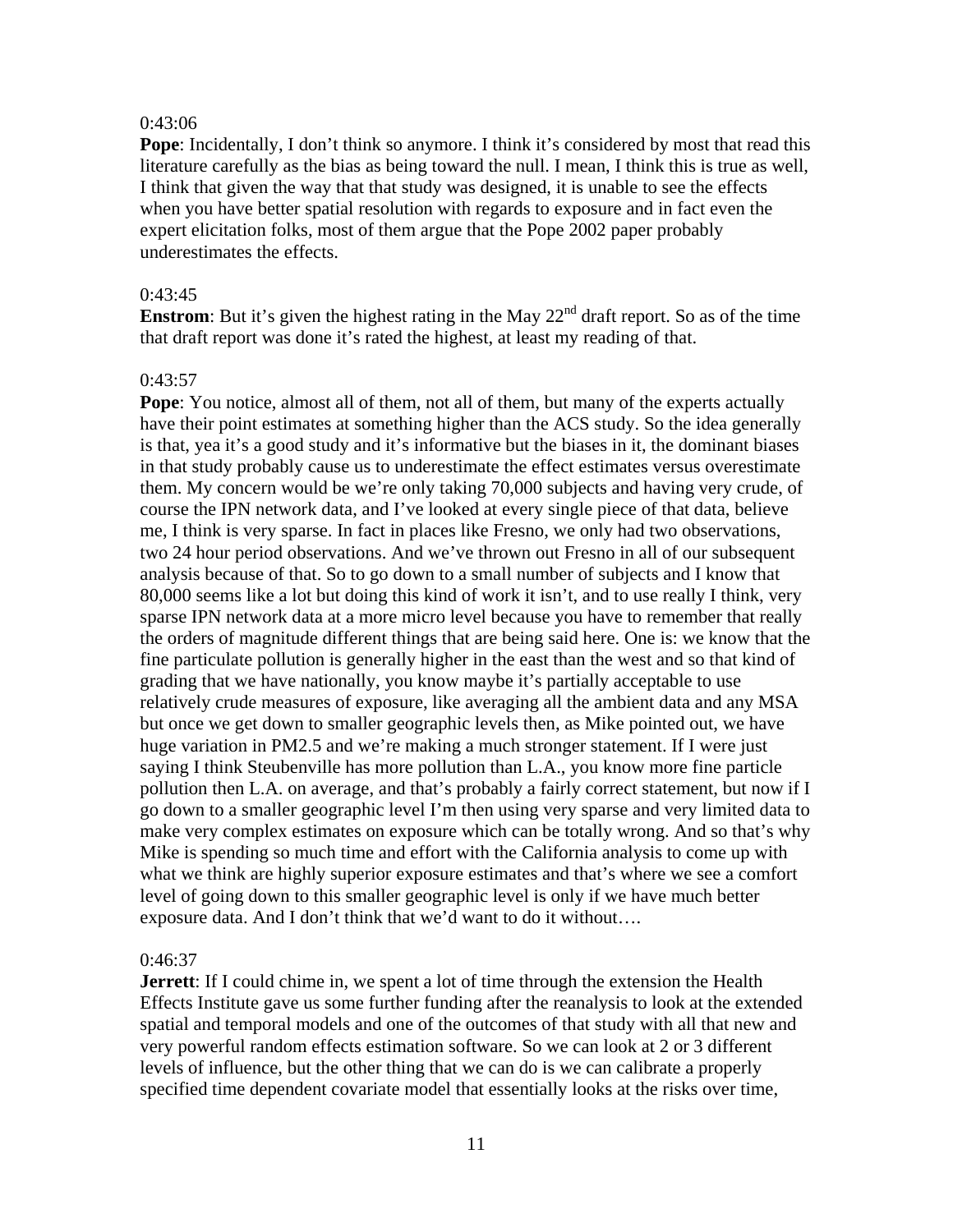over calendar year, so that what we're going to see, you know, I did, there is another paper that I know Fred Lipfert and some of your colleagues have seen that we published more of a methodological piece saying, you know, if you want to ascribe air pollution risk to specific government interventions not general ones, there are a lot of complexities to that. And that we broke the follow up period into subgroups and you do see some interesting patterns there, which I won't go into in detail. But we were always concerned with that analysis that you know, breaking into these smaller chunks, you're throwing away a lot of your statistical power, the chance, every time you break into a subset of having some random variation enter and affect your results goes out. What we really want to do with this next analysis and what we will be and what we are funded to do is to take this powerful new modeling framework that allows for time dependent co variants and to look at that risk of pollution as a continuous function over time. We have pollution data, not for PM2.5 but for all the other pollutants going back to 1988. So we're calibrating very detailed models, we're doing a lot of work to improve the estimation of PM2.5 based on land use, remote sensing, auxiliary satellite information and a lot of other data on traffic and truck traffic so that we can come up with an estimate that's going to give a much better estimate of exposure but also look at that effect over time in a properly specified model. It's breaking into these smaller subgroups, I think in retrospect has a lot of issues and having done one paper using that approach now. So I think we could do a replication analysis of your study, but I don't think that it would be, you now unless you want to start a dialog in the literature where we put something out and you comment on it. I don't know, you know I think there are certainly, there are some signal that we generally find at the national level when we have enough contrast between the cities that on average that it is a useful analysis. But at this point, you know, some 6 years after his paper we feel that we could do better and that's where we want to put our efforts to work. So, I don't know, you know we don't have any further plans on the books to do more studies that are based on these metropolitan area comparisons. We are looking at, you know there are some instances where that's the only way we're going to get at the issue because we need the statistical power for some subgroup analyses on particular health outcomes, we may still have to rely on that. As we start to understand more and more what pollutants tend to associate with which health outcomes. But you know it's not something that we're funded for and if the ARB asks for us to do that then we could certainly look at it and some sort of estimate of the cost to do that initial analysis. But I don't think that, you know, we need to go down that path because I think that we're all fairly convinced that we can do a better job now and our understanding has changed since 2002.

### 0:51:22

**Tran**: Thank you very much Dr. Jerrett, Dr. Burnett and Dr. Pope. I think that looking over the agenda, I think we covered all of Dr. Enstrom's key issues. Dr. Enstrom I did, because we have about 5 minutes left, did you have additional questions?

#### 0:51:40

**Enstrom**: Well, I would still like those analyses done, the ones I have listed as 4A, B and C. In order to address the concerns that were raised about my paper being an elderly cohort and the fact that in the 80s it was a lot larger contrast the PM2.5 levels have fallen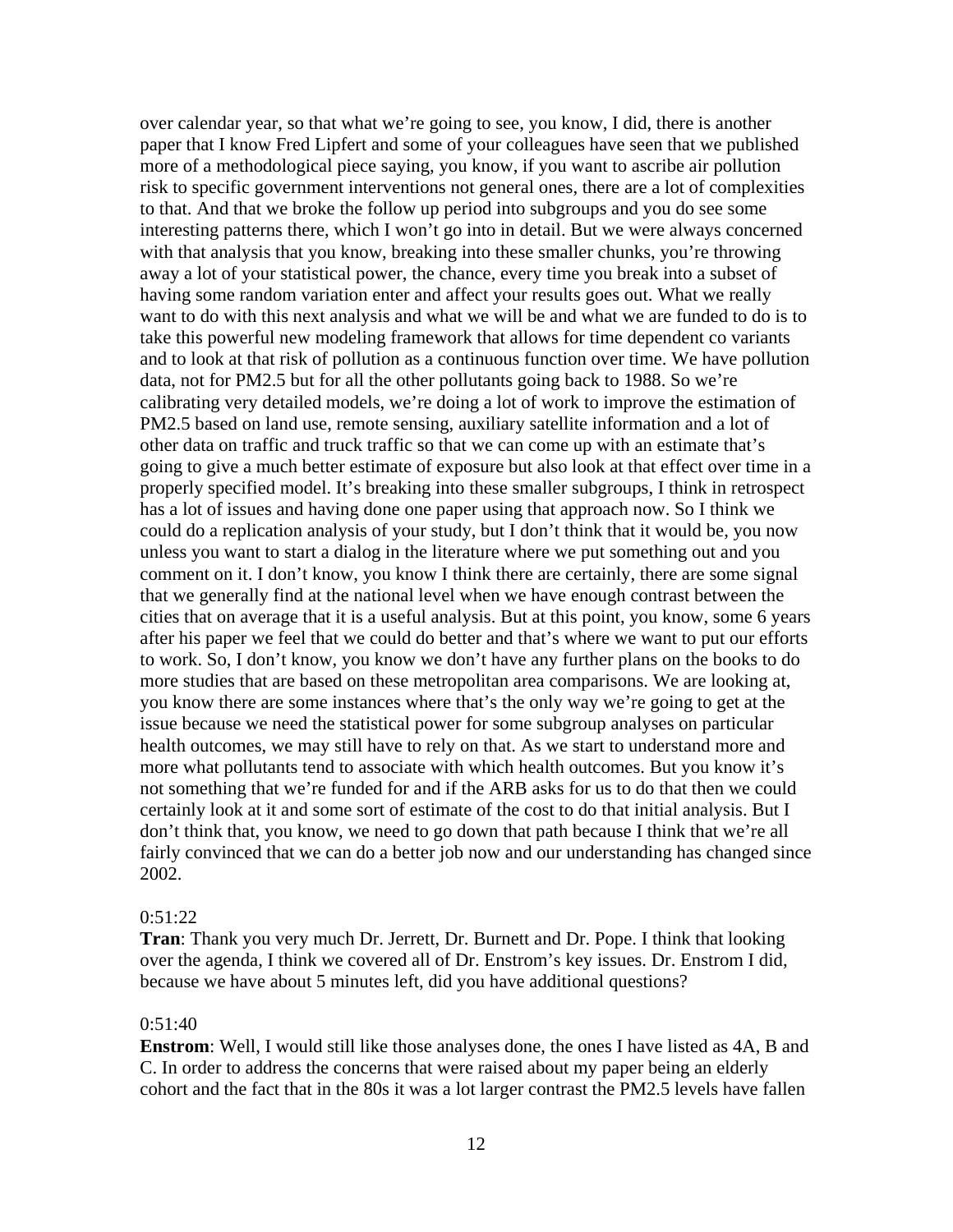quite substantially since the early 80s. And, so there's a large contrast and I think that it's valuable and I would like it done. Is it possible that it could be done?

# 0:52:21

**Tran**: Dr. Enstrom, like Mike Jerrett has explained, the current contract with ARB we believe that we have better exposure models to address those questions that you raised. So it would be like going back in time to use the older methodology when the science has advanced further already.

# $0:52:49$

**Croes**: This is Bart Croes. Dr. Enstrom is there option in your, with your cohort to take advantage of some of this better exposure information that will be available?

## 0:52:59

**Enstrom**: I believe, certainly. If there is a willingness to accept an older cohort, it's definitely an older cohort, but that would be a contrast worth looking at if you're willing to get more input. I think it's very important in science that you get diverse opinions and I'm very concerned that certain types of approaches and certain individuals are not being given fair consideration here and that's what I raised when I spoke before the Senate Rules Committee. And I'm very concerned about that. So if you would be willing to, you know, have me give independent input and a number of investigators that I work with, that would seem quite fair. And I think then we'd really have maybe more of a level playing field. So certainly I would welcome that, but again you're dealing with an older cohort here, but I think one of the points that you've made is that you think that the fine particulates influence older residence more. They may be more susceptible to these problems. So, I think it's a valuable cohort and it's one that I think should be further analyzed.

# $0:54:22$

**Burnett**: Dr. Enstrom, this is Rick Burnett. You have access to cause specific deaths, do you?

## $0:54:26$ **Enstrom**: Yes.

0:54:27

**Burnett**: Have you ever looked at any cause specific deaths?

# 0:54:31

**Enstrom**: No, because my funding levels are minuscule compared to the ones that you're using. So I've just been able to do the limited amount that I've done, that's it. But it is available, it's just that I have not been able to fully process all the information to put it in a format that can be analyzed.

 $0:54:59$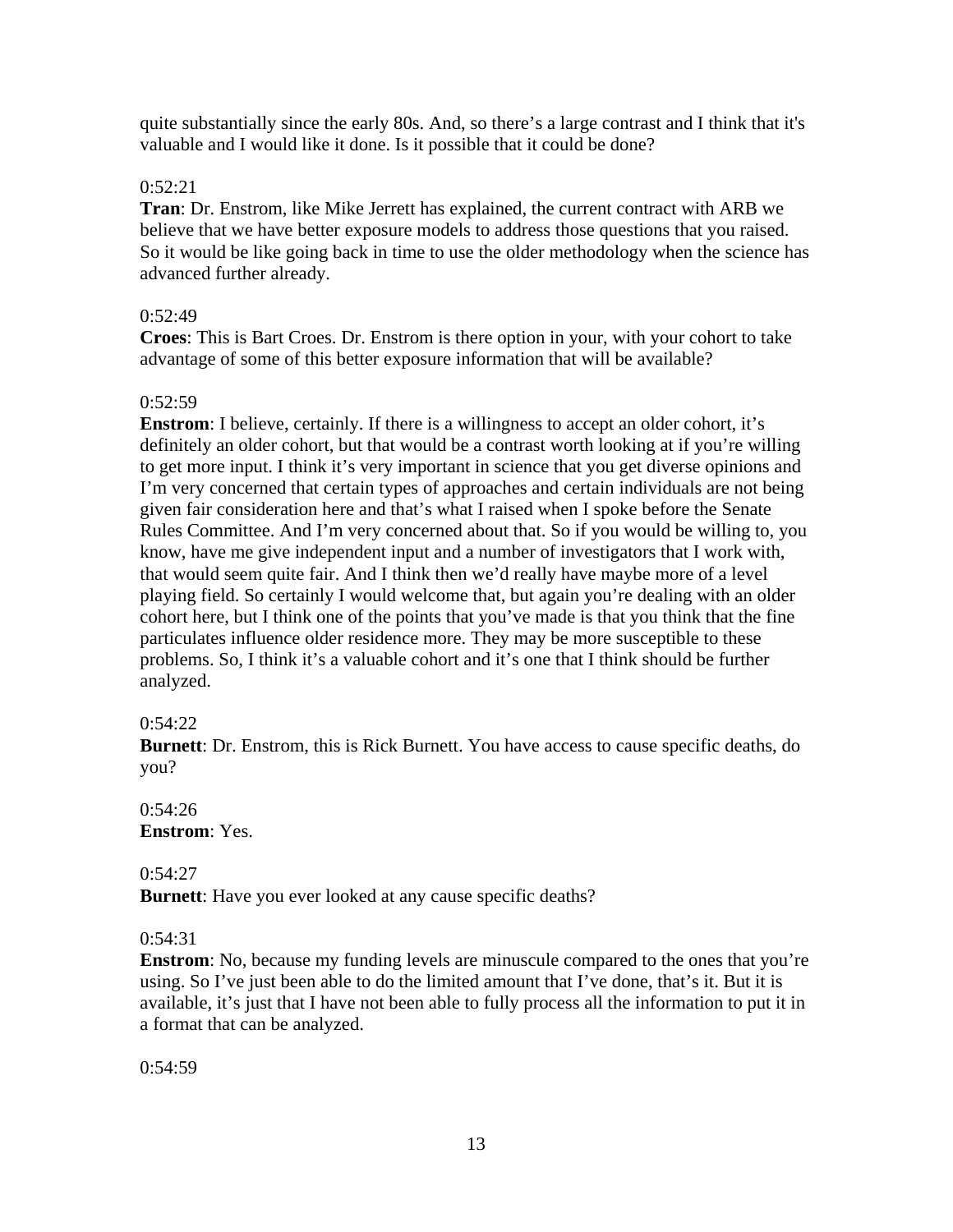**Burnett**: I think that moving on this way, I think because of this age cause of death issue, further analysis of the CPS I cohort really has to look at cause specific death to be I think, fully informed.

### $0:55:18$

**Jerrett**: I'm willing to share exposure estimates, but I would point out that that would require a separate ARB approval and we'd have to get all the locations and approvals from ACS because the location is here. I have…and the CPS II data are being hand delivered, flown out here, to be picked up in Atlanta on Monday and coming out Tuesday and then I'm putting them into an 1800 pound safe that's got a 2 inch metal door on it, you now, highly secure. So, this is not something, we don't ever exchange these data by mail or any other means. So it's going to mean that we would have to go back out to Atlanta and geo code this older cohort. We're not going to get as a good an address match because the GIS files going back in time are pretty sparse. Then we would have to bring it to our lab and assign the exposures as we're assigning the other ones. Because the data are so massive we don't create a complete grid of predictions for the entire state. We're predicting at places that we need to predict to visualize the data and make sure it's adequate in terms of face validity in what we're seeing, but most of the predictions and the actual prediction statistically is happening only at the locations where the subjects live.

### 0:56:53

**Enstrom**: Well, I'm kind of confused. What are you relating your most recent conversation to?

#### 0:57:01

**Jerrett**: I'm relating it to, we want to work, if you want to take advantage of the exposure assessment that we're doing and assign that to the CPS I. And the whole premise of this is that we want to get to their home address and look at the near source affects of roadways and we want to look at this with an exposure model that is capable of taking that into account. That it's something that would take a fair bit of time and resources to get through the process to get that data for analysis. That's all I'm pointing out. You don't have their home address do you?

#### $0:57:38$

**Enstrom**: Yes, I have. As far as I know the only investigative that was ever allowed to trace CPS II, excuse me I misspoke, CPS I subjects and that's based on, starting from their original address in 1959 and also follow up information that I got from 1972. And it's because of the expertise I developed in following my other cohorts using databases like the DMV and other name and address databases that I've followed these subjects successfully now for 45 years. And I have specific addresses on all the individuals over that time period, except the ones that obviously died in the early follow up period in the 60s were already deceased. So, yes I have specific address information. I've been doing this since 1991.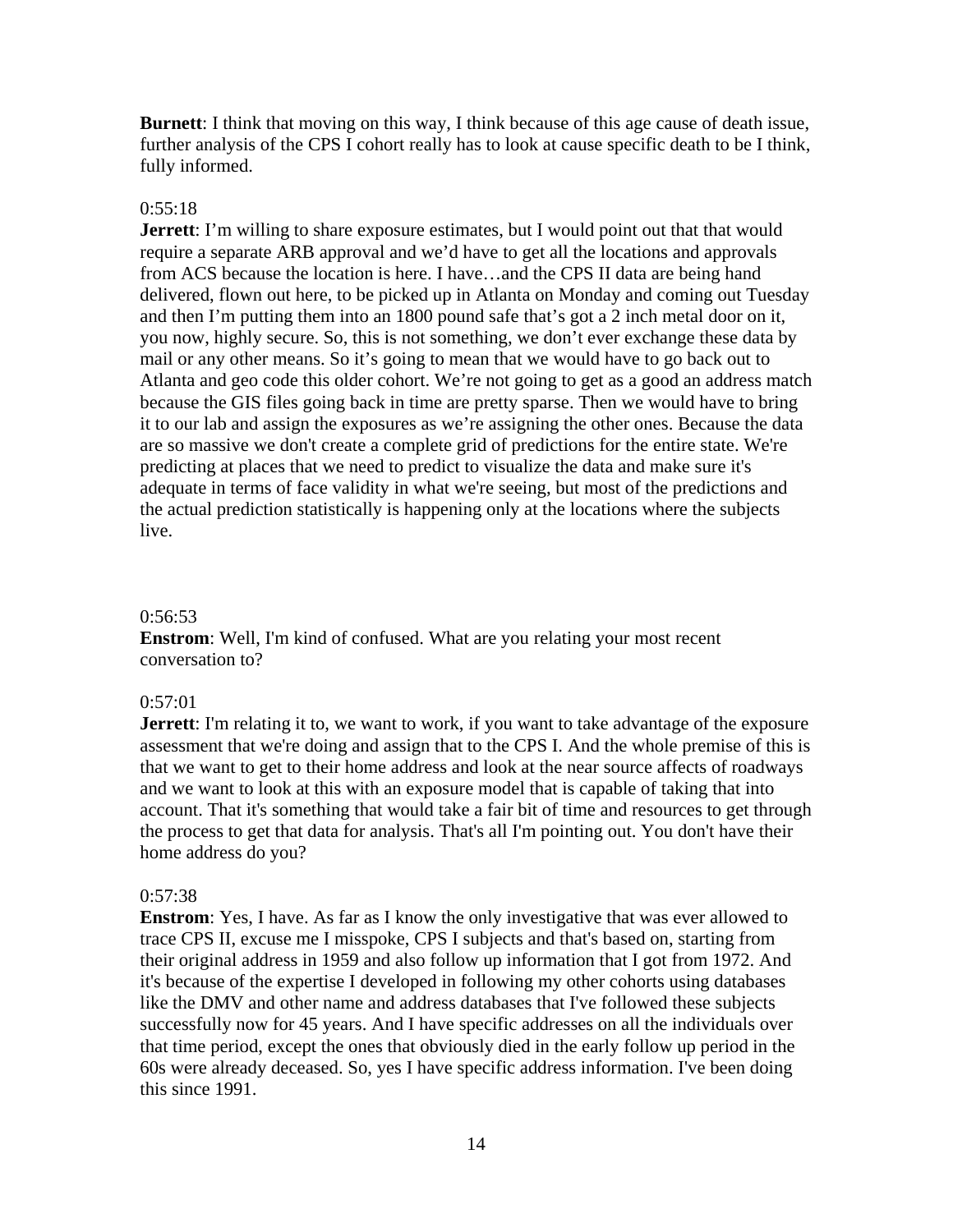# 0:58:42

**Pope**: Do you have permission from ACS to have that released out of your custody?

# $0:58:50$

**Enstrom**: Well we went through an elaborate procedure. I've had it continuously approved by UCLA as an ongoing project and so the ACS has no involvement at the moment because they basically gave me the California portion, it's 118,000 out of the original one million, approximately, 70,000 that were in CPS I cohort. So I've basically done this as a UCLA study since 1991. Although, I had cooperation with Clark Heath and Larry Garfinkel. I worked primarily with them on this in the earlier years, early 90s. Before Michael Thune took over. So I have all that information, so there is no need for any clearance. I have to keep it all confidential but in terms of aggregating subjects that's possible and so you know again….

# 1:00:07

**Jerrett:** We need the address level data though to do the assignment.

1:00:09 **Enstrom**: Pardon

# 1:00:10

**Jerrett:** We would need to have the addresses so that we could assign a longitude and latitude coordinate to those.

# 1:00:20

**Enstrom**: Well is it possible that you can provide the, you know, that we could work out some, I mean if there's a way to work out some kind of an arrangement where I give you addresses or something. I don't know, it seems possible. I could give you addresses without a name and then link it back or it seems possible to do. You know I've been doing this stuff successfully at UCLA for 35 years so I have a track record involving numerous cohorts. I've had no problems with breaches of security and I've done high quality work for that entire period. So I believe that there is a way. If there's a will there's a way to get this done.

# 1:01:23

**Jerrett:** Well it's really up to ARB. You know, and whether or not they want to supply additional funding for that. I'm happy to attempt to do the geo coding and find the exposures to the addresses of this earlier cohort.

# 1:01:47

**Tran**: Dr. Jerrett this is Hein Tran, I think if we follow your input there is a lot at stake here, we need to go back to the table and evaluate the scope of your contract and then we would take all of Enstrom's suggestions into consideration.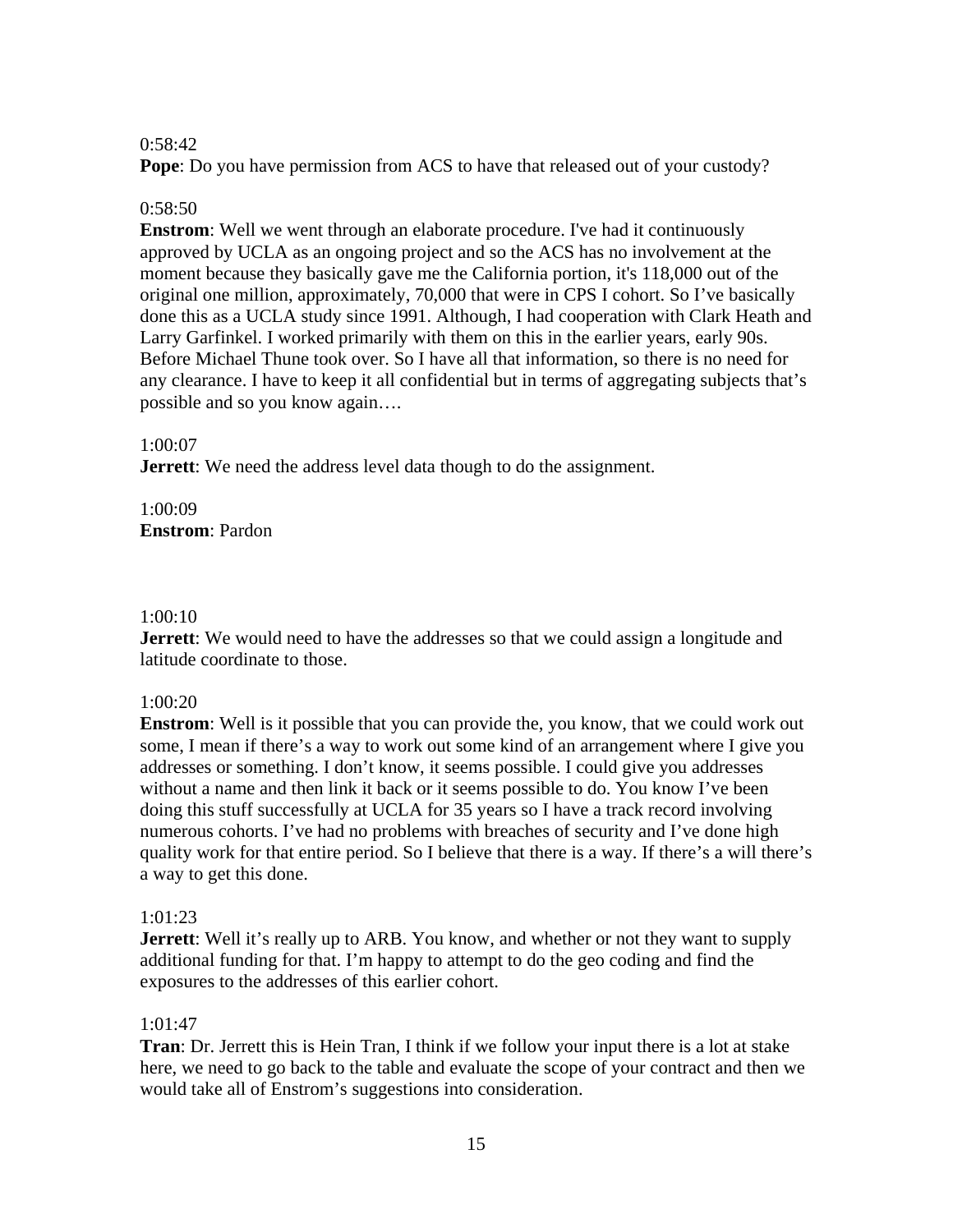### 1:02:05

**Jerrett**: I think we're still going to have the problem that the best and the most reliable data that we have for PM2.5 is really what is coming out of 1999-2000 and we can't really change that. It would be a huge leap back going to this earlier cohort, I'd say that that's representative and then the other gashes, pollutants and PM2.5 because of major changes and the monitoring network and the equipment that was used is basically controlled by the most knowledgeable ARB staff that we shouldn't go back to anything prior to 1988. So I think there's a question about, certainly we can technically assign the data, but whether or not it's going to provide any sort of valid exposure assessment to this very old cohort is still a question that you may want to take into account in your deliberations.

# 1:03:12

**Croes**: Right, right and that's a very good point because you know we can only go back to the late 80's.

# 1:03:16

**Jerrett**: Yeah, so we're going to have, but, you know technically it's possible and I think the other thing that would or that I would have to do to make 100% sure that I need, before doing anything with anything to do with ACS data I need to have some discussions with my colleagues that have been involved in this study much longer than I have. I particularly need to talk to doctors Thun and Calle who are really our main contacts at ACS and have been collaborators. I really wouldn't want to do anything to jeopardize or compromise that relationship with them. So they would have to be onboard. As Rick already said, they basically have been very concerned about giving us any further follow up and there is a study that has been funded by the Health Effects Institute to the tune of 4.5 million dollars to look at speciated particles. I know that the PI on that, Mort Lippmann and the Co-investigators, George Thurston and Kaz Ito specifically tried to get a follow up period in the past to increase their chances of getting a grant and they were told "no" by ACS. So it's entirely possible but I think that ACS is very concerned that whatever their cohort is used for that it's an appropriate use and that the inferences that are going to be drawn are valid. And if they're concerned about that current cohort being too old they might have some similar concerns about this one. I can't speak for them until we actually consult with them.

### 1:05:10

**Pope**: Yeah, I'll second that. I do know that we have to be real careful here and I also know that what we're finding in terms of the aging cohort, Rick and Mike have both mentioned this already, but as we follow this cohort longer and longer we do see that the effects of air pollution tend to diminish a bit and there's several reasons that that's going to happen. Let me just make one other point and that is, I can't speak for the rest but I can speak for me, I've known you by reputation James for some time and my impression has always been positive so when I looked at this paper I always thought it was a competently done paper by a well respected scientist and I've always treated it as such. And than one other point I'll make is that if I can't, given the circumstances that I'm in and I don't have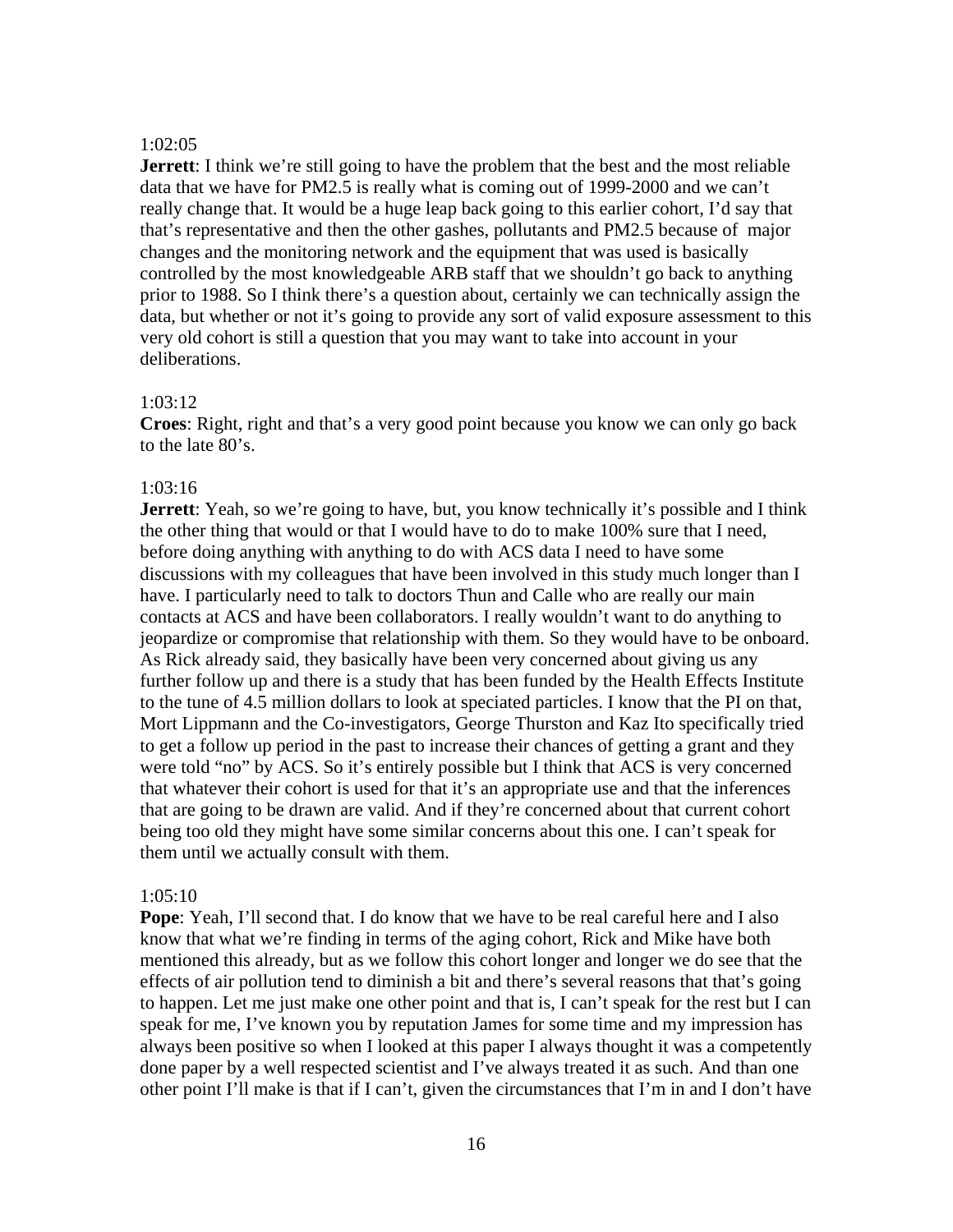lots of funding but I have lots of support and if you wanted to work together briefly, I couldn't do this I couldn't make this a huge effort, but if you wanted to work together briefly, look at some cause specific estimates have a sit down and go through this I have no objections to doing some of that. Now again depends on how the data are situated and you know it might involve a trip out to L.A. and doing some runs or whatever but I have no objections there either.

## 1:07:01

**Enstrom**: I appreciate that, that's very nice of you. But again, my operation is quite small and as you can tell from my publications I have very few compared to all of you, but I still believe that it's highly relevant to California and that's the reason that I'm pushing it and I think that if some of the regulations could be slowed down while some of these issues are worked out that would also relieve me. I'm very concerned that a number of these regulations are going to move forward based on, well for instance the Pope 2002 study when more studies are forth coming and I think that if there's an effort made by the ARB to slow down the regulatory process that would relieve a lot of my concerns.

## 1:07:56

**Pope**: That's something I wouldn't get involved with one way or the other. I'm interested in the science and I hope that the regulation is wise and uses the science in a reasonable way.

## 1:08:10

**Croes**: This is Bart Croes. Yeah, the regulations are to meet the PM2.5 standards which are exceeded by quite a bit here in California. So that needs to continue but you know we certainly want to try to improve the science and that's why we've been funding work on the California specific part of the ACS cohort as well as the Children's Teachers Study. I appreciate Arden's offer and we have a lot to think about here and we'd like to follow up maybe individually with each of you and discuss implantations further.

### 1:08:44

**Burnett**: And this Rick Burnett, working with Health Canada, and the Canadian government. We have no problem slowing things down but it's just natural bureaucracy.

# 1:08:53

(laughing) That's not our problem.

### 1:08:55

**Jerrett**: Yeah, I don't think that, as Hien correctly pointed out and Linda that this report is not about regulations it's about trying to get some assessment of the benefits that may accrue from the potential of regulatory actions. There are always implicit or explicit economical concerns that weigh into that and that is something that fortunately gets left to other people to consider. I'm not about to comment on whether regulations move too quickly or too slowly because I don't think that's my job here. I'm just trying to supply the best science that I can. To help make those to be as informed as they can be. So I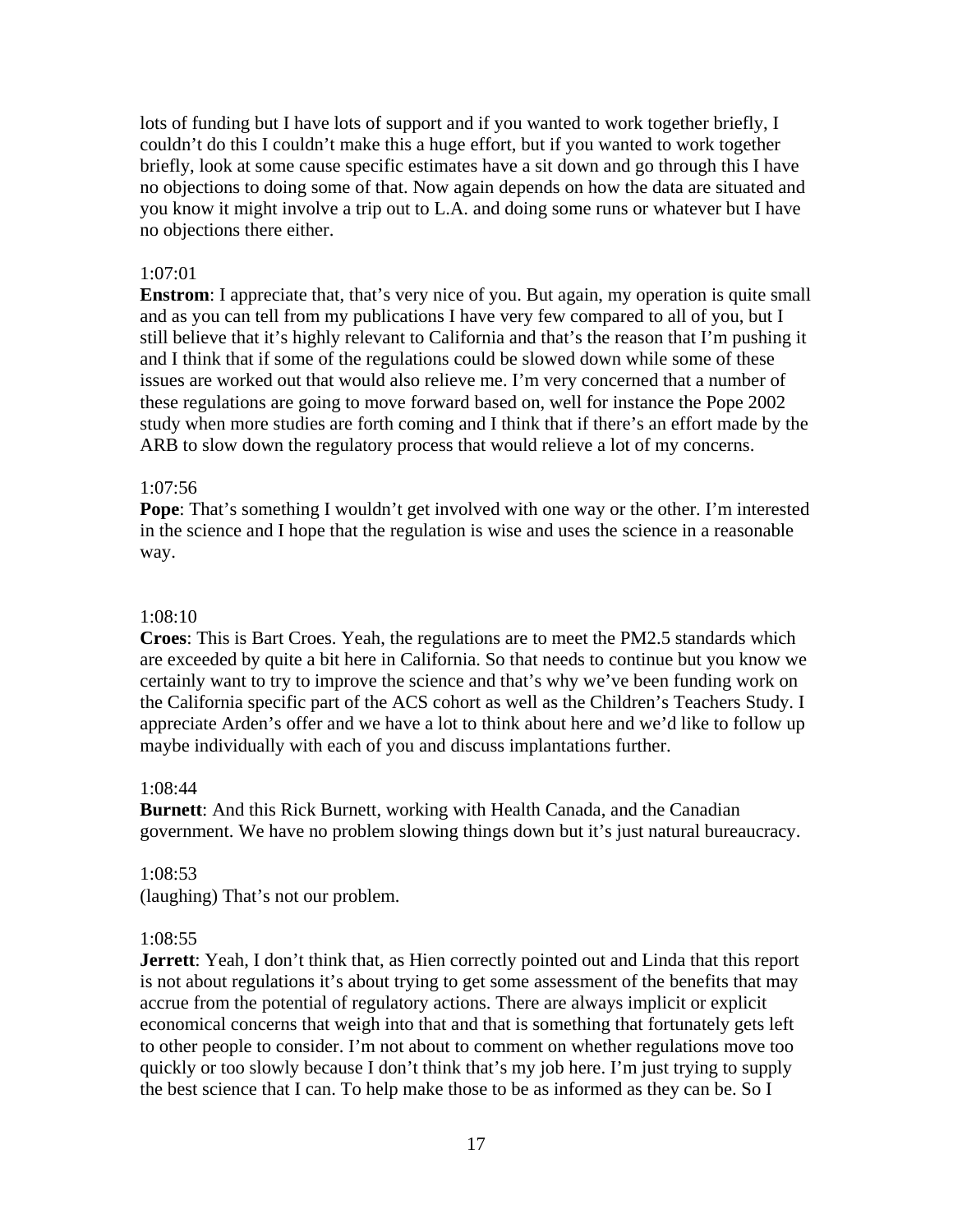don't think this report, from my read of it, was about specific regulations or the pace thereof. It's about trying to get the most reasonable assessment of the science. I think that based on the EPA elicitation and the numerous other studies, this is the best that we have now and your study and others have been taken into account. And I kind of feel that they should have probably given more weight to my study and I'm sure that other people think that they should have given more weight to, you know Doug Dockery feels they should have given more weight to the Six Cities Study, has that feeling about their own study.

# 1:10:32

Everybody likes their own studies more.

# 1:10:34

Yeah, it's funny isn't it. So…

# $1:10:37$

I actually agree, Mike, and James just so that you're fully aware of what I think. I think that we have underweighted the Jerrett et al study. I personally think it is one of the most carefully done studies in California with some of the very best data and I think the fact that they ended up using estimates substantially lower than the Jerrett et al study is sort of an indication that there is at least some conservative people involved with this.

# 1:11:14

**Croes**: And you know, just for the record, the people from Woman's Health Initiative study weighed in and also were upset we didn't give their study quantitatively that the higher risk estimate was in common with the record with the use of that study in California. So we are getting it from both sides.

# 1:11:38

**Enstrom**: Ok, this is Jim again. I think there is a little bit of a misunderstanding. It wasn't so much that my study was underweighted it was more in the lines that it was mischaracterized. And it's also, I believe the May  $22<sup>nd</sup>$  draft report does not try to focus on California specific evidence. That's what I'm trying to get at. I believe there's enough evidence out there that the focus can be on California specific evidence. So, it's not so much that I'm concerned that my study be given great weight and that's why I'm proposing these additional analysis of the Pope 2002 study which is not even my study. So I just wanted to get that clarified.

# 1:12:34 **Croes?**: Fair enough.

# 1:12:37

**Jerrett**: Yeah, I think the other issue, the important scientific issue for me, is given all the work that we are currently doing with the CPS II in California with a much younger cohort. You know how much more information are we going to get out of the CPS I. I